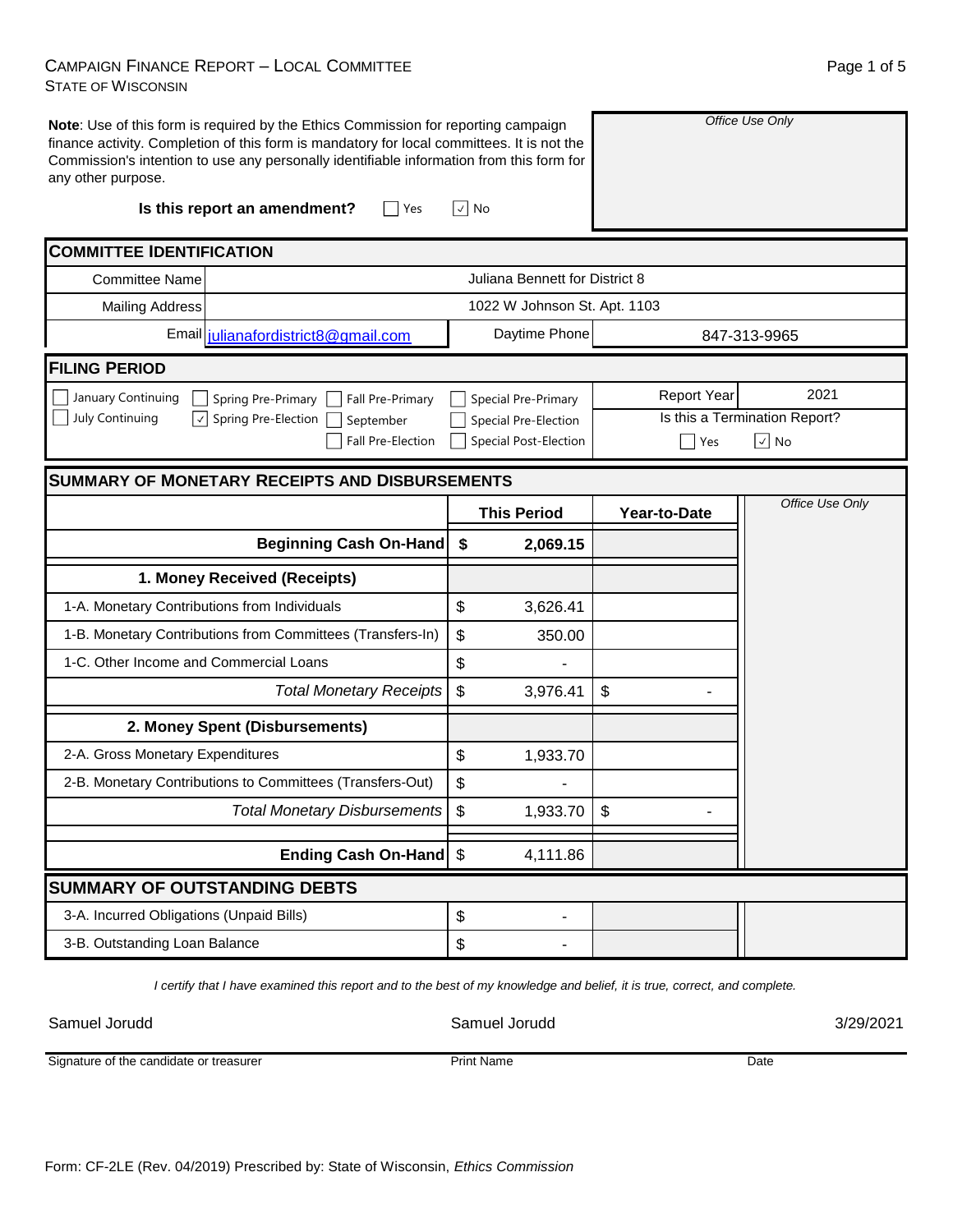## **Income** Schedule 1-A **Monetary Contributions from Individuals (Including Loans from Individuals)** Page 2 of 5

| <b>Date</b>         | <b>Name</b>                | <b>Address</b>              | City             | <b>ST</b> | <b>Zip</b>   | <b>Occupation</b>      | <b>Comments</b> |                           | <b>Amount</b> |
|---------------------|----------------------------|-----------------------------|------------------|-----------|--------------|------------------------|-----------------|---------------------------|---------------|
|                     | 1/5/2021 Bonita Bennett    | #104                        | Willowbrook      | IL        |              | 60527 Finance          |                 | \$                        | 100.00        |
|                     | 1/5/2021 Lauren Bayer      | 4530 South Hill Court       | Defrost          | WI        |              | 53532 marketer         |                 | \$                        | 20.00         |
|                     | 1/11/2021 Richard Shipman  | 1315 Spring St, 2305        | Madison          | WI        |              | 53715 research         |                 | \$                        | 10.00         |
|                     | 1/13/2021 Katie McGlasson  | 504 N. Henry Street, Apt. 3 | Madison          | WI        |              | 53715 student employee |                 | \$                        | 50.00         |
|                     | 1/14/2021 Yvette Cole      | 4327 Milford Road           | Madison          | WI        |              | 53711 Syst admin       |                 | \$                        | 25.00         |
|                     | 1/15/2021 James Bennett    | 1250 Porter Ave             | <b>Beloit</b>    | WI        | 53511 N/A    |                        |                 | \$                        | 500.00        |
|                     | 1/15/2021 Juliana Bennett  | 1022 W Johnson St, 1103     | Madison          | WI        | 53715 N/A    |                        |                 | \$                        | 500.00        |
|                     | 1/17/2021 Lauren Blake     | 8253 Brattle road           | <b>Baltimore</b> | <b>MD</b> |              | 21208 social worker    |                 | \$                        | 25.00         |
|                     | 1/17/2021 Taylor Scofield  | 515 N Lake St Apt 6D        | Madison          | WI        | 53703 N/A    |                        |                 |                           | \$5.00        |
|                     | 1/21/2021 Jessica Jones    | 110 Milo Ln                 | Madison          | WI        |              | 53714 designer         |                 | \$                        | 10.00         |
|                     | 1/22/2021 Austin King      | 2022 15th Street, NW        | D.C.             | C         |              | 20009 attorney         |                 | \$                        | 25.00         |
|                     | 1/30/2021 Francesca Hong   | PO Box 471                  | Madison          | WI        |              | 53701 state rep        |                 | \$                        | 25.00         |
|                     | 2/11/2021 Lauren Blake     | 8253 Brattle road           | <b>Baltimore</b> | <b>MD</b> |              | 21208 social worker    |                 | \$                        | 50.00         |
|                     | 2/12/2021 Lena Haasl       | 433 W Gilman St, Apt 201    | Madison          | WI        |              | 53703 supervisor       |                 | \$                        | 25.00         |
|                     | 2/12/2021 Kylan Bartel     | 517 Ridge Drive             | Mazomanie        | WI        |              | 53560 library clerk    |                 | \$                        | 5.00          |
|                     | 2/12/2021 James Jr Bennett | 1250 Porter Ave             | <b>Beloit</b>    | IL        | 53511 chef   |                        |                 | \$                        | 21.00         |
|                     | 2/12/2021 Lilly Gullickson | 430 W Johnson St, Apt 1E    | Madison          | WI        | 53703 tutor  |                        |                 | \$                        | 25.00         |
|                     | 2/13/2021 Nada Elmikashfi  | 324                         | Madison          | WI        |              | 53705 chief of staff   |                 | \$                        | 25.00         |
|                     | 2/13/2021 Amelia Royko     | 6311 Amacher Hollow Rd      | Madison          | WI        | 53703 N/A    |                        |                 | \$                        | 25.00         |
|                     | 2/13/2021 Julian Nazareth  | 110 N Brooks Street Apt A   | Madison          | WI        |              | 53715 student          |                 | \$                        | 15.00         |
|                     | 2/13/2021 Chloe Frankovic  | 330 N Carroll St. Apt. 304  | Madison          | WI        |              | 53703 educaiton intern |                 | \$                        | 10.00         |
|                     | 2/13/2021 Jean Maccubbin   | <b>14 PIN OAK TRL</b>       | Madison          | WI        | 53717 N/A    |                        |                 | \$                        | 21.00         |
|                     | 2/14/2021 Martha Kemble    | 4211 School Rd              | Madison          | WI        |              | 53704 Finance admin    |                 | $\boldsymbol{\mathsf{S}}$ | 21.00         |
|                     | 2/14/2021 Lena Haasl       | 433 W Gilman St, Apt 201    | Madison          | WI        |              | 53703 Supervisor       |                 | \$                        | 41.00         |
|                     | 2/14/2021 Marsha Rummel    | 1029 Spaight St 6C          | Madison          | WI        |              | 53703 revunue agent    |                 | \$                        | 25.00         |
|                     | 2/14/2021 Rebecca Kemble   | 4217 School Rd.             | Madison          | WI        |              | 53704 taxi driver      |                 | \$                        | 50.00         |
| 2/14/2021 Lee Rasch |                            | 4100 Easter Road            | La Crosse        | WI        | 54601 N/A    |                        |                 | \$                        | 100.00        |
|                     | 2/14/2021 Joe Schmitt      | 1301 Spring St apt 309      | Madison          | WI        |              | 53715 video editor     |                 | \$                        | 50.00         |
|                     | 2/14/2021 Daniel Ledin     | 1502 Parmenter St           | Middleton        | WI        |              | 53562 barista          |                 | $\mathsf{\$}$             | 21.00         |
|                     | 2/14/2021 Taylor Scofield  | 515 N Lake St #6D           | Madison          | WI        | 53703 intern |                        |                 | \$                        | 21.00         |
|                     | 2/14/2021 Nikki Conklin    | 7046 tree In                | Madison          | WI        |              | 53717 Consultant       |                 | \$                        | 21.00         |
|                     | 2/14/2021 Kaitlin Kons     | 1048 Bonita Drive           | Park Ridge       | IL        |              | $60068$ student        |                 | \$                        | 32.00         |
|                     | 2/14/2021 Heidi Mayree     | 1941 E Dayton St            | Madison          | WI        |              | 53704 attorney         |                 | \$                        | 21.00         |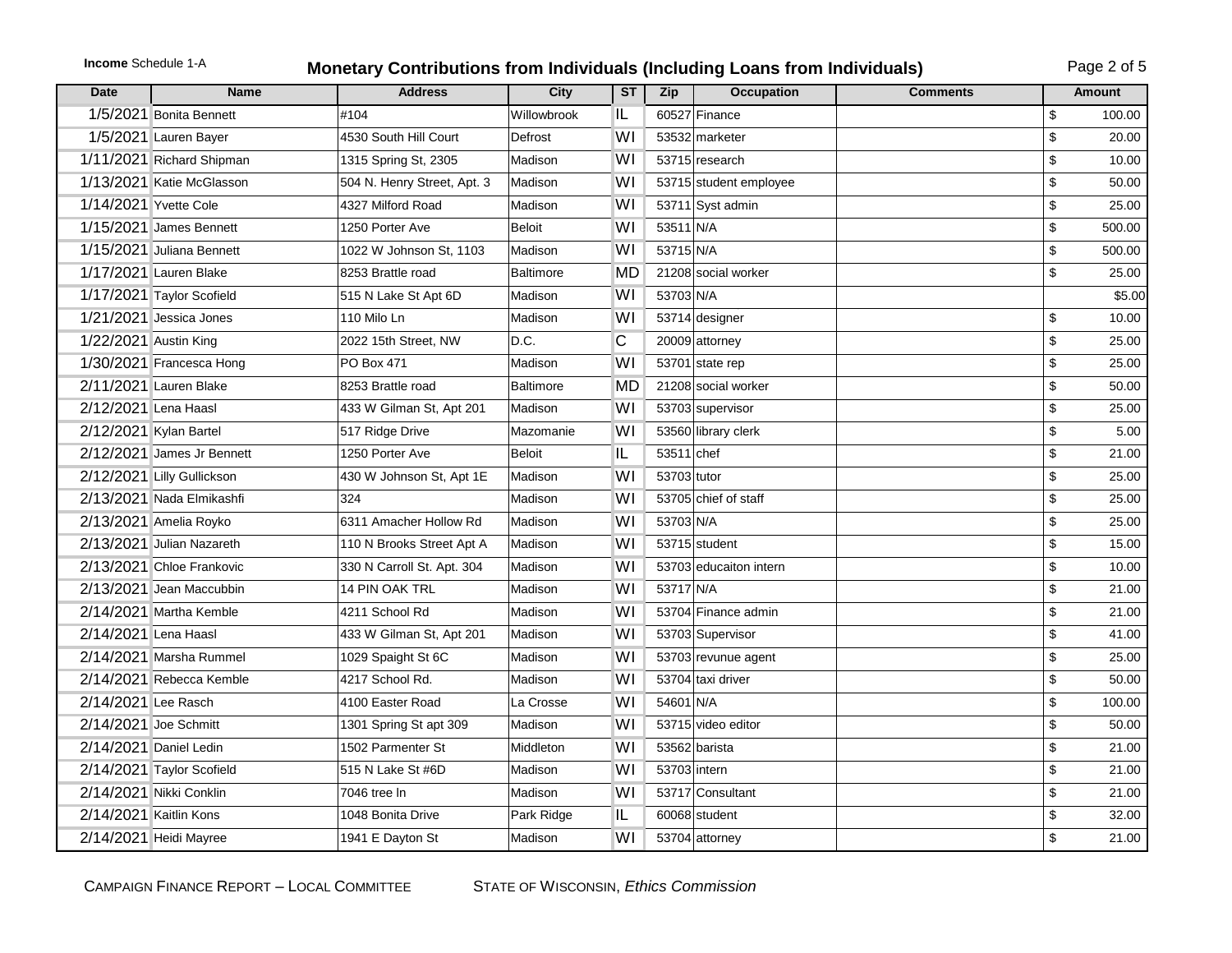## **Income** Schedule 1-A **Monetary Contributions from Individuals (Including Loans from Individuals)** Page 3 of 5

| <b>Date</b> | <b>Name</b>                      | <b>Address</b>           | City          | <b>ST</b> | Zip         | <b>Occupation</b>       | <b>Comments</b> | Amount       |
|-------------|----------------------------------|--------------------------|---------------|-----------|-------------|-------------------------|-----------------|--------------|
|             | 2/16/2021 Anisa Pontes           | 633 N Henry St           | Madison       | WI        | 53703 N/A   |                         |                 | \$<br>20.00  |
|             | 2/17/2021 Violet Huegerich       | 35 N Mills St, Apt 3     | Madison       | WI        |             | 53715 student           |                 | \$<br>25.00  |
|             | 2/17/2021 Kaitlin Kons           | 1048 Bonita Drive        | Park Ridge    | IL        |             | 60068 student           |                 | \$<br>1.00   |
|             | 2/17/2021 Taylor Scofield        | 515 N Lake St Apt 6D     | Madison       | WI        | 53703 N/A   |                         |                 | \$5.00       |
|             | 2/17/2021 Cameron Blackwell      | 10101 Hunt Club Circle   | Meqoun        | WI        | 53097 N/A   |                         |                 | \$<br>25.00  |
|             | 2/23/2021 Jay Sekhon             | 246 2nd St #1207         | San Francisco | CA        |             | 94105 consultant        |                 | \$<br>100.00 |
|             | 2/24/2021 Chloe Frankovic        | 4907 W Woodlawn Ct.      | Milwaukee     | WI        | 53208 N/A   |                         |                 | \$<br>25.00  |
|             | 2/27/2021 Toni Sikes             | 155 E. Wilson, #501      | Madison       | WI        |             | 53703 CODAworx          |                 | \$<br>50.00  |
|             | 3/1/2021 Gary Peterson           | 210 Marinette Trail      | Madison       | WI        | 53705 N/A   |                         |                 | \$<br>75.00  |
|             | 3/2/2021 Rhonda Kisting          | 2738 Dahle St            | Madison       | WI        | 53704 N/A   |                         |                 | \$<br>20.00  |
|             | 3/5/2021 Anne Morrison           | 1933 Keyes Avenue        | Madison       | WI        | 53711 N/A   |                         |                 | \$<br>100.00 |
|             | 3/9/2021 Taylor Scofield         | 515 N Lake St Apt 6D     | Madison       | WI        | 53703 n/a   |                         |                 | \$<br>469.00 |
|             | 2/12/2021 Lena Haasl             | 433 W Gilman St, Apt 201 | Madison       | WI        |             | 53703 supervisor        |                 | \$<br>25.00  |
|             | 2/12/2021 James Jr Bennett       | 1250 Porter Ave          | <b>Beloit</b> | IL        | 53511 chef  |                         |                 | \$<br>21.00  |
|             | 3/13/2021 Gregory Boski          | 3629 Napoli Lane #8      | Middleton     | WI        | 53562 N/A   |                         |                 | \$<br>15.00  |
|             | 3/13/2021 Amelia Royko           | 6311 Amacher Hollow Rd   | Arena         | WI        | 53503 N/A   |                         |                 | \$<br>200.00 |
|             | 3/13/2021 Charlie Ryan           | 649 Tamarack Way         | Verona        | WI        |             | 53593 regional director |                 | \$<br>10.00  |
|             | 3/15/2021 Joseph Gadient         | 5605 Tolman Ter          | Madison       | WI        |             | 53711 Coordinator       |                 | \$<br>5.00   |
|             | 3/15/2021 Dayna Long             | 1427 Williamson St Apt 3 | Madison       | WI        |             | 53703 Manager           |                 | \$<br>25.00  |
|             | 3/15/2021 Jonathan Garber        | 2128 Winnebago St        | Madison       | WI        |             | 53704 Case worker       |                 | \$<br>35.00  |
|             | 3/18/2021 Nina Waech             | 441 Neevel Ave           | Waupun        | WI        |             | 53963 Receptionist      |                 | \$<br>15.00  |
|             | 3/20/2021 Max Prestigiacomo      | 1520 Tripp Circle        | Madison       | WI        | 53715 Alder |                         |                 | \$<br>140.41 |
|             | 3/21/2021 Dan Rasch              | 1331 Highland Ave        | Berwyn        | IL        |             | 60402 Retired           |                 | \$<br>50.00  |
|             | 3/22/2021 from fundraising event | N/A                      | N/A           | $N/A$ N/A |             | N/A                     |                 | \$<br>250.00 |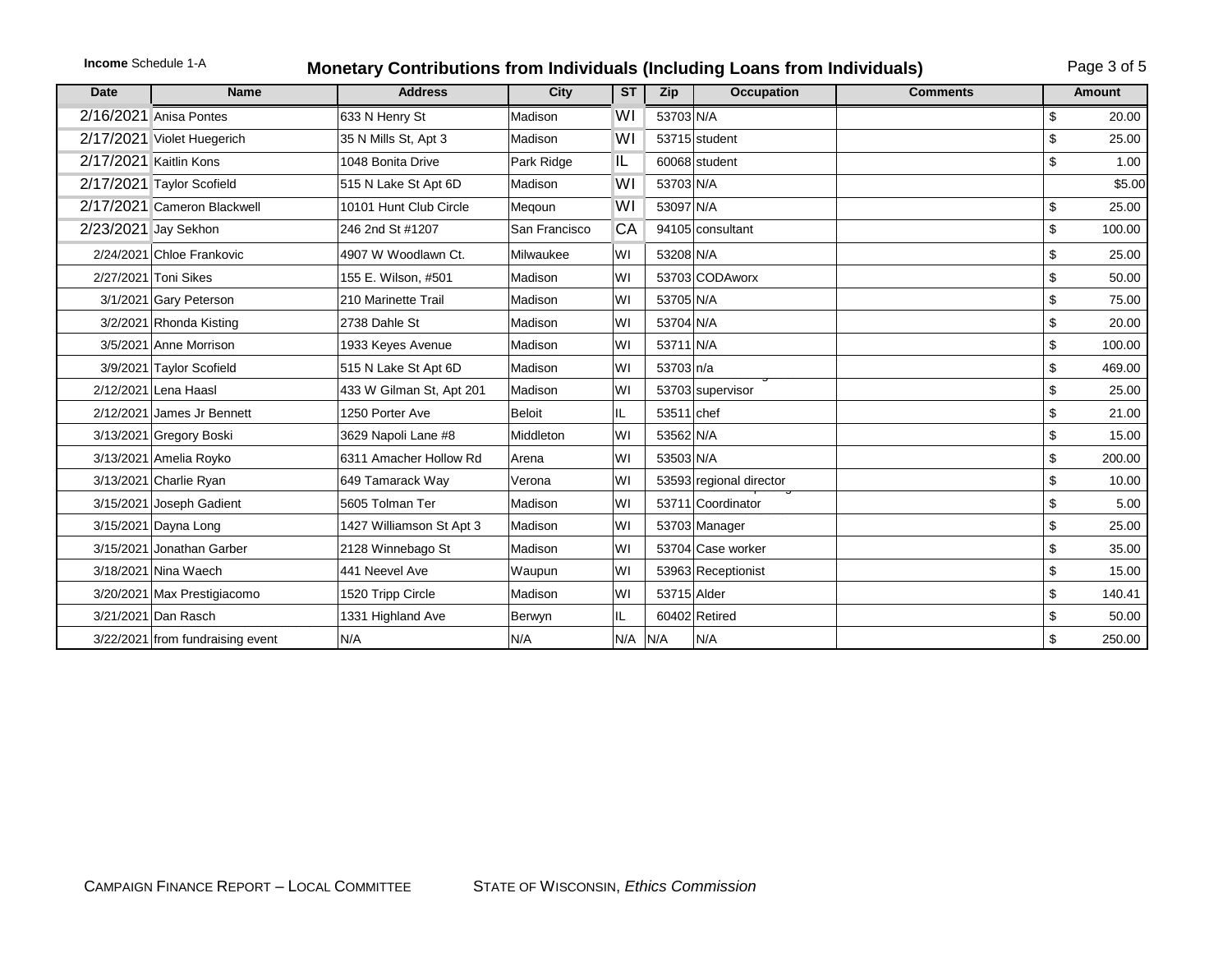## **Income** Schedule 1-B **Monetary Contributions from Committees (Transfers-In)** Page 4 of 5

| <b>Date</b>    | <b>Committee Name</b>     | <b>Address</b>      | City    | S <sub>T</sub> | Zip   | <b>Comments</b> | <b>Amount</b> |
|----------------|---------------------------|---------------------|---------|----------------|-------|-----------------|---------------|
|                | 2/3/2021 Progressive Dane | 1202 Williamson St. | Madison | lwı            | 53703 |                 | 150.00        |
| 3/14/2021 BPSA |                           | IN/A                | IN/A    | N/A            | N/A   |                 | 200.00        |